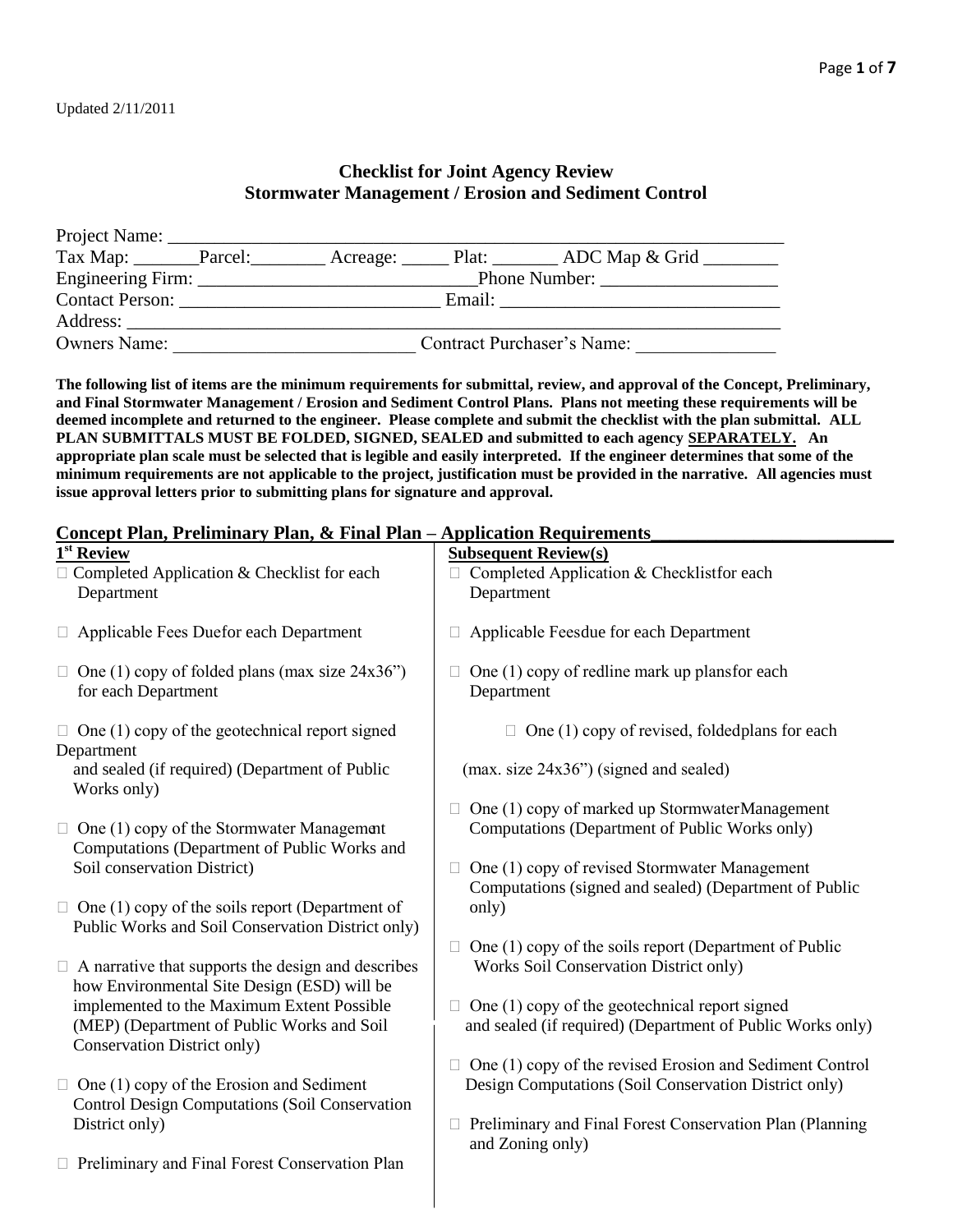#### (Planning and Zoning only) **Concept Plan – Minimum Plan Requirements\_\_\_\_\_\_\_\_\_\_\_\_\_\_\_\_\_\_\_\_\_\_\_\_\_\_\_\_\_\_\_\_\_\_\_\_\_\_\_\_\_\_\_\_\_\_\_\_\_\_\_\_\_\_\_\_\_\_\_**

# **Concept SWM/E&S Title Sheet (C-ESD-1)**

# **CONCEPT PLAN INFORMATION**

- 
- $\Box$  Tax Map, ADC Map and Grid Number)
- $\Box$  Chesapeake Bay Critical Area Designation  $\Box$  Developer Information (Name, Address,
- $\Box$  100-year Flood Plain Designation Phone Number)
- - $\Box$  Total Site Area Number)
	- $\Box$  Total Area to be Disturbed  $\Box$  Legend
	- $\Box$  Total Area to be Vegetatively Stabilized  $\Box$  Sheet Index
	- □ Total Area to Become Impervious
	- $\Box$  Estimated Cut Volume
	- $\Box$  Estimated Fill Volume
- $\Box$  Vicinity Map (Site Location, North Arrow)  $\Box$  Owner Information (Name, Address, Phone
	-
- Site Analysis Engineer Information (Name, Address, Phone
	-
	-

# **CONCEPT PLAN SIGNATURE/CERTIFICATION BLOCKS**

- $\Box$  CSCD and Concept signature blocks (each a min. size of 2" x 4")
- □ Engineer Concept Design Certification
- DPW Approval signature block
- $\Box$  Health Department signature blocks
- $\Box$  Planning and Zoning signature blocks
- Owner/Developer Certification
- $\Box$  Professional Certification w/license # and expiration date

Note: A Title Sheet is not required for Concept Plan review and approval. However, all information specified above must be shown on the first sheet.

#### **Concept Existing Conditions Plan (1:100 scale minimum)**

- $\Box$  Label Existing Topographic Contours (2'-5' contours)
- $\Box$  Soil Group Delineated and labeled (2009 USDA soils)
- □ Soils Table
- □ Hydrologic Groups
- $\Box$  HES Determinations
	- Map Unit
- □ Show Existing TC Flow Paths
- □ Slopes from 15% to 25% delineated
- $\Box$  Slopes greaterthan 25% delineated
- □ Drainage Areas in acres and properly labeled
- $\Box$  Delineate all drainage areas with all existing points of discharge
- $\Box$  Existing natural features
	- □ Wetlands
	- □ Streams
	- $\Box$  Forested Areas Stand Delineation Plan (See Planning and Zoning for checklist)
	- $\Box$  Sensitive Features
	- $\Box$  Soil Boundaries
	- □ 100-year Flood Plain
	- Critical Area Limits and Designation (Concept Forest Conservation Plan. See Planning and Zoning for checklist)
- Existing Drainage Patterns
- North Arrow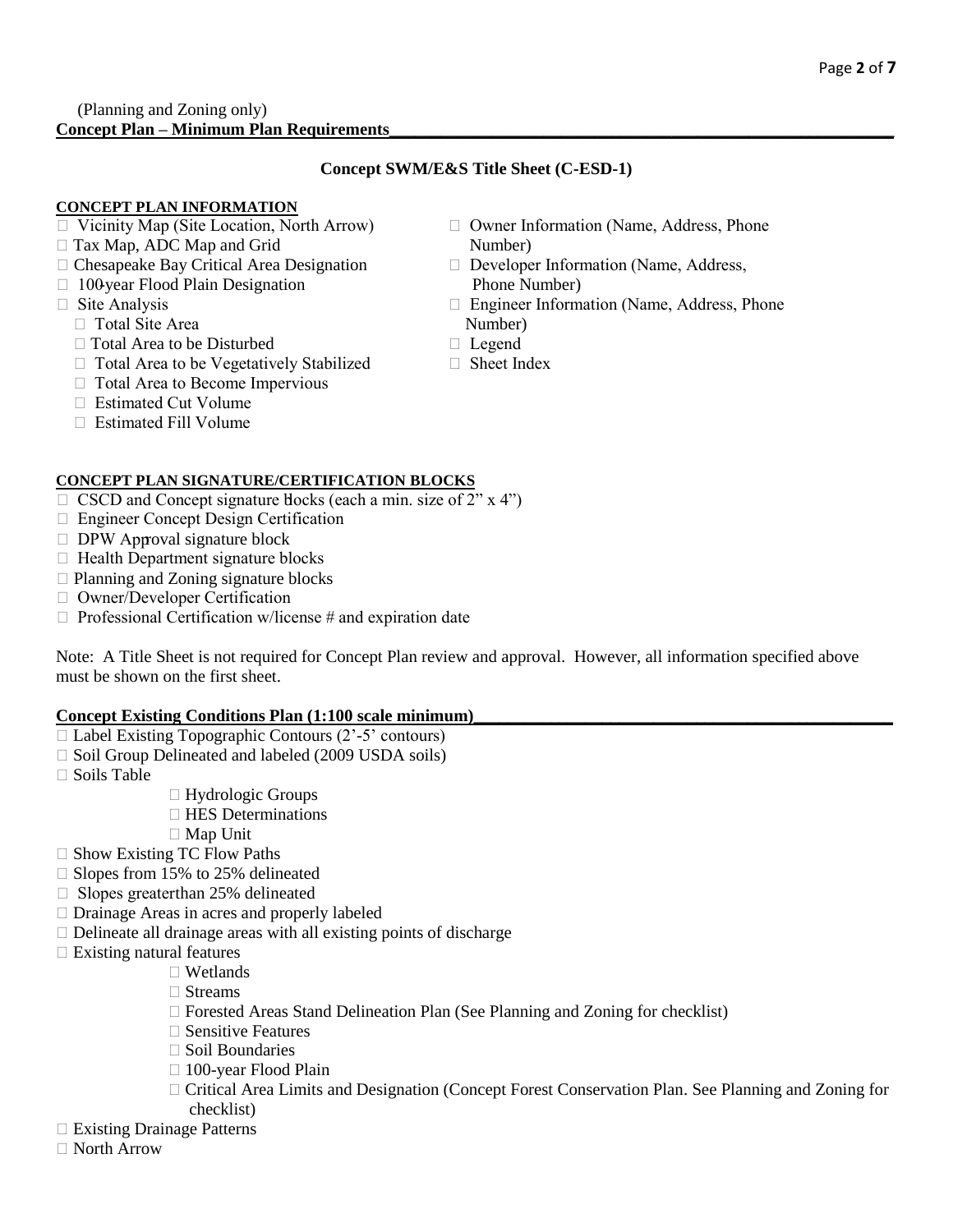## **Concept Initial Conditions Plan (If Applicable) 1:100 scale minimum \_\_\_\_\_\_\_\_\_\_\_\_\_\_\_\_\_\_\_\_\_\_\_\_\_\_\_\_\_\_\_\_\_\_\_\_\_\_**

- $\Box$  Label Existing Topographic Contours (25' contours)
- $\Box$  Label Proposed Topographic Contours (2-5' contours)
- □ Soil Group Delineated and Labeled (2009 USDA Soils)
- $\Box$  Soils Table
- $\Box$  Hydrologic Group
- **HES** Determinations
- □ Map Unit
- □ Proposed TC Flow Paths
- $\Box$  Slopes from 15% to 25% delineated
- $\Box$  Proposed Drainage Areas Delineated, labeled with all proposed points of discharge
- $\Box$  Existing Natural Features
	- □ Wetlands
	- □ Streams
	- $\Box$  Forested Areas to be protected(Forest Retention Areas)
	- $\Box$  Sensitive Features
	- Soil Boundaries
	- $\Box$  100-year Flood Plain
		- □ Critical Area Limitsand Designation
- □ Proposed Drainage Patterns
- North Arrow
- $\Box$  Show all Sediment Control Structures
- $\Box$  Drainage area to sediment controls delineated in acres and properly labeled

#### **Concept Proposed Conditions Plan (1:100 scale minimum)**

- $\Box$  Label Proposed Topographic Contours (2-5' contours)
- $\Box$  Soil Group Delineated and Labeled (2009 USDA Soils)
- $\Box$  Soils Table
- $\Box$  Hydrologic Group
- **HES** Determinations
- Map Unit
- □ Proposed TC Flow Paths
- $\Box$  Slopes from 15% to 25% delineated
- $\square$  Slopes greater than 25% delineated
- $\Box$  Proposed Drainage Areas Delineated, labeled with all proposed points of discharge
- □ Existing Natural Features
	- □ Wetlands
		- □ Streams
		- $\Box$  Forested Areas to be protected(Forest Retention Areas)
		- $\Box$  Sensitive Features
		- $\Box$  Soil boundaries
		- $\Box$  100-year Flood Plain
		- Critical Area Limitsand Delineations
- □ Proposed Drainage Patterns
- $\Box$  Proposed impervious area (buildings, roads, parking lots, driveways, etc.)
- □ Location of all Sediment Control StructuralPractices
- $\Box$  Location of all proposed ESD practices with necessary protection practices
- □ Limits of Disturbance
- Existing and Proposed Sewage Areas and wells
- North Arrow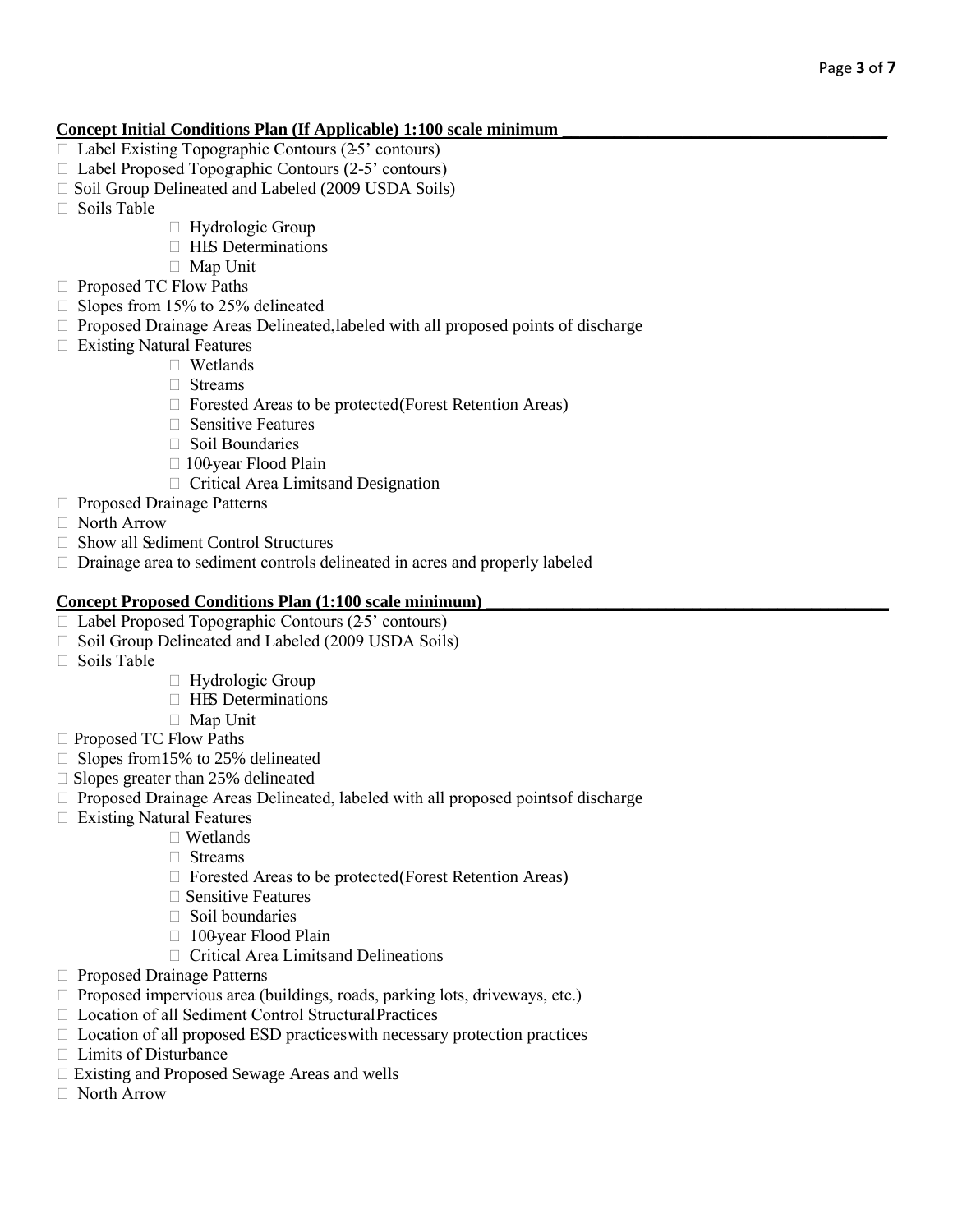#### **Concept Stormwater Management Computation Requirements\_\_\_\_\_\_\_\_\_\_\_\_\_\_\_\_\_\_\_\_\_\_\_\_\_\_\_\_\_\_\_\_\_\_\_\_\_\_\_\_\_\_\_\_**

- Conceptual calculations to determine Stormwater Management requirements and the selection of Environmental Site Design practices.
- □ Conceptual calculations to determine Erosion and Sediment Control requirements and the selection of Environmental Site Design practices.
- $\Box$  Soils Reportwith limitations.
- $\Box$  Preliminary Geotechnical Report it will be the responsibility of the design engineer to determine the level of detail required within the geotechnical report to provide a feasible conceptual design and should provide details of the future study.

# Preliminary Plan – Minimum Plan Requirements

#### **Preliminary SWM/E&S Title Sheet (P-ESD-1)**

#### **PRELIMINARY PLAN INFORMATION**

- □ All information required on the Concept SWM/E&S Plan
- □ Unified Sizing Criteria Chart
- Overall Sequence of Construction

#### **PRELIMINARY PLAN SIGNATURE/CERTIFICATION BLOCKS**

- $\Box$  CSCD and Preliminary signature blocks (each a min. size of 2" x 3")
- Engineer Preliminary Design Certification
- $\Box$  DPW Approval signature block
- $\Box$  Health Department signature blocks
- $\Box$  Planning and Zoning signature blocks
- □ Owner/Developer Certification
- $\Box$  Professional Certification w/license # and expiration date

# **Preliminary SWM/E&S Plan Sheet(s) (P-ESD-2 to P-ESD-?)**

#### **PRELIMINARY EXISTING CONDITIONS DRAINAGE AREA PLAN (1:50 scale min.)**

 $\Box$  Labeled Topographic contours (1-2' contours)  $\Box$  Drainage area in acres and properly labeled  $\Box$  Hydrologic Soil Group Delineation  $\Box$  Delineate all drainage areas with all proposed points of  $\Box$  Label TC paths, proving length, slope and time discharge of concentration Show all sediment control structures  $\Box$  Drainage area to sediment controls delineated in areas and properly labeled

# **PRELIMINARY INTERMEDIATE CONDITIONS DRAINAGE AREA PLAN (if applicable – 1:50 scale min.)** □ Labeled Topographic Contours (1-2' contours) □ Drainage area in acres and properly labeled

- $\Box$  Labeled Topographic Contours (1-2' contours)
- 
- $\Box$  Label TC paths, providing length, slope and discharge time of concentration  $\Box$  Show all sediment control structures
- 
- $\Box$  Show all environmental site design practices properly labeled and quantity control structures
- $\Box$  Slopes greater than 25%
- 
- □ Hydrologic Soil Group Delineation □ Delineate all drainage areas with all proposed points of
	-
- $\Box$  Slopes from 15% to 25% delineated  $\Box$  Drainage Area to sediment controls delineated in acres and

# **PRELIMINARY PROPOSED CONDITIONS DRAINAGE AREA PLAN (1:50 scale min.)**

 $\Box$  Labeled Topographic Contours (1-2' contours)  $\Box$  Drainage Area in acres and properly labeled □ Hydrologic Soil Group Delineation □ Delineate all drainage areas with all proposed points of  $\Box$  Label TC paths, providing length, slope and discharge time of concentration <br>
Show all sediment control structures  $\Box$  Slopes from 15% to 25% delineated  $\Box$  Drainage Area to sediment controls delineated in acres and  $\Box$  Show all environmental site design practices properly labeled and quantity control structures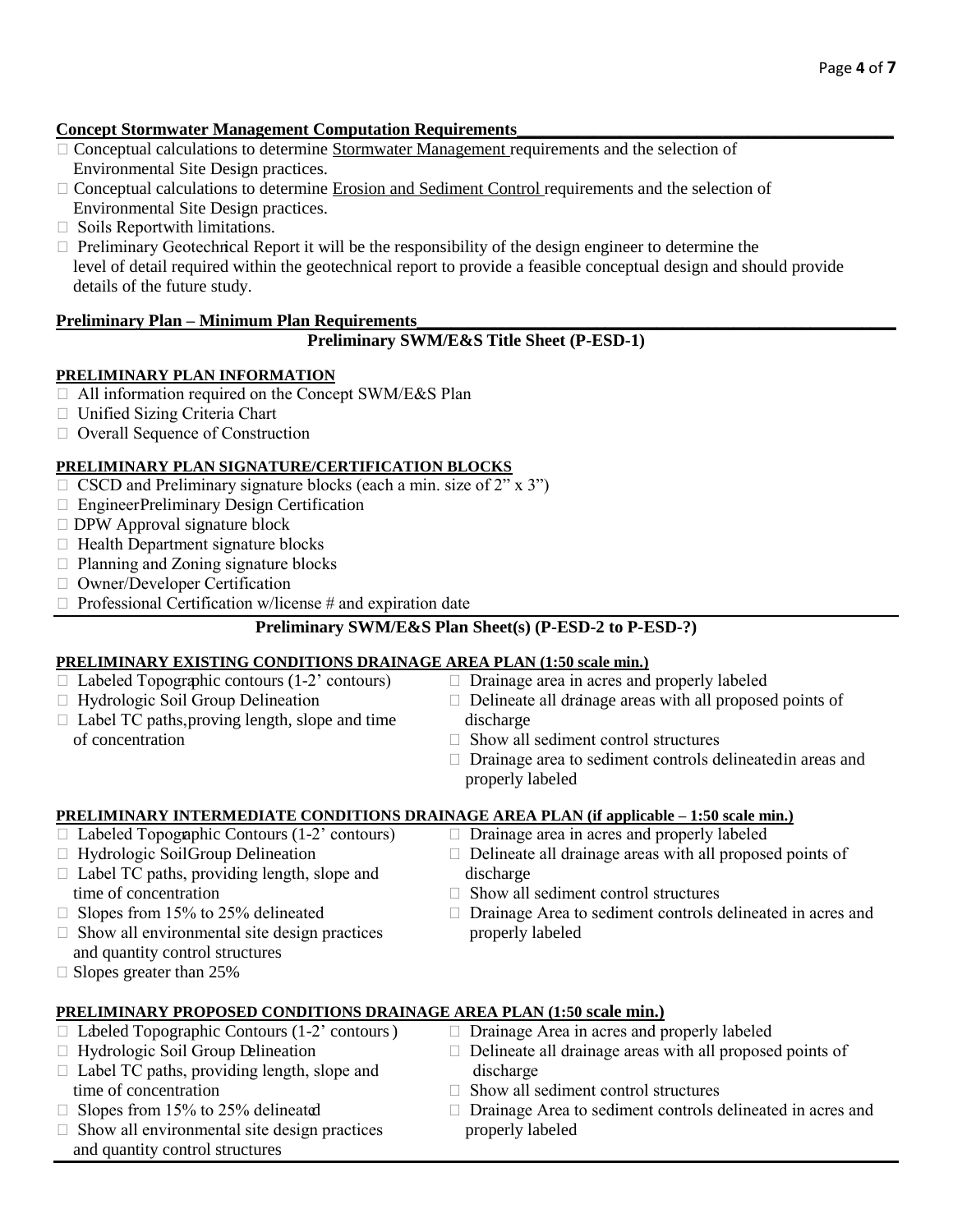$\Box$  Slopes greater than 25%

# **PROJECT PRELIMINARY PLAN (1:50 scale min.)**

- Allinformation shown on the approved Concept SWM/E&S plan
- □ Sequence of Construction explaining the Utility/Access Construction and the Single Lot Construction/Disturbances w/ time estimates)
	- *Utility/Access Development Sequence of Construction*
	- *Single Lot Development Sequence of Construction*
- 
- 
- □ Detailed location of all Environmental Site *ditches* **Design practices** *Storm drain inlets and pipe storm drain inlets and pipe*
- 
- 
- □ Locations of existing wells and septic *image is a forested areas to be protected* that are 100' from any property line *infiltration areas to be protected*
- pump tanks, and percolation holes septic structures
- 
- □ Structural Practices (if proposed) *of facility*)
	-
	- *location of riser structure low flow orifices/pipes*
	- *downstream property owners, property lines embankment stationing*
	- *emergency spillway and outlet channel fences and gate locations*
	-
	-
	- *sediment control elevations (if applicable)*
- $\Box$  Exact locations of all sediment controls  $\Box$  100-yr Floodplain delineated
- 
- 
- $\Box$  Topography to a defined outfall channel  $\Box$  Existing and proposed tree lines

#### **PRELIMINARY LOT GRADING PLAN (1:50 scale min.)**

- $\Box$  Existing and proposed contours (1-2' contours)  $\Box$  House and driveway location
- 
- 
- $\Box$  Septic reserve areas

# **PRELIMINARY ADDITIONAL NOTES AND DETAILS**

- □ Detailed sequence of construction for each nonstructural/structural bmp
- □ Best Management Practices cross section
	- □ existing and proposed contours **solutions** soil or stone specifications
- □ *filter fabric specifications*  $□$  *monitoring wells*
- 
- *water surface elevations*
- □ Water Ouality Swales
	-
- □ Ponds and Underground Retention Structures
	- *cross sections of dam and proposed grade*
		-
		- *Top of unsettled embankment Top of settled embankment*
		-
		- *Riser structure elevations and dimensions Wier and orifice elevation*
		- *Pipe elevation, size material, length and slope Top of structure*
		- *Anti-seep collars or sand diaphragm Trash rack*
		- *Storm elevations Phreatic line*
- $\Box$  Exact impervious area locations  $\Box$  Existing contours at 1-2' intervals
- $\Box$  Proposed contours at 1-2' intervals  $\Box$  Proposed stormwater conveyancesystems
	-
	-
- $\Box$  Location of all borings  $\Box$  Property lines and names of adjacent property owners
- $\Box$  All required easements  $\Box$  Location of the proposed limit of disturbance
	-
	-
- $\Box$  Proposed wells, septic reserve areas, tanks,  $\Box$  Show proposed location of all water mains, sewer mains and
- North Arrow *location of all borings (embankment, structure, center*
	- *existing and final contours (1-2' intervals) outflow pipes, outlet protections, outfall channels*
		-
		-
		-
	- *easements infiltration trench dimensions*
	- *access ramp (max. slope 5%) sediment control structures (if applicable)*
		-
- $\Box$  Chesapeake Bay Critical Areas delineated  $\Box$  Q10 and V10 at the outfall of all swales, ditches, and culverts
- $\Box$  Stockpile locations delineated (15' max.)  $\Box$  Construction Staging Area(s) Delineated
	-
	-
- Driveway slope Finished floor elevation
- $\Box$  Drainage flow arrows  $\Box$  Utility locations/well locations
	- - -
	- *bypass structure horizontal and vertical dimensions*
	- *cross section ground cover specifications*
		- *Existing and proposed grade Structural/material specifications*
			-
		- *Cut off trench Impervious core trench* 
			-
			-
			-
			-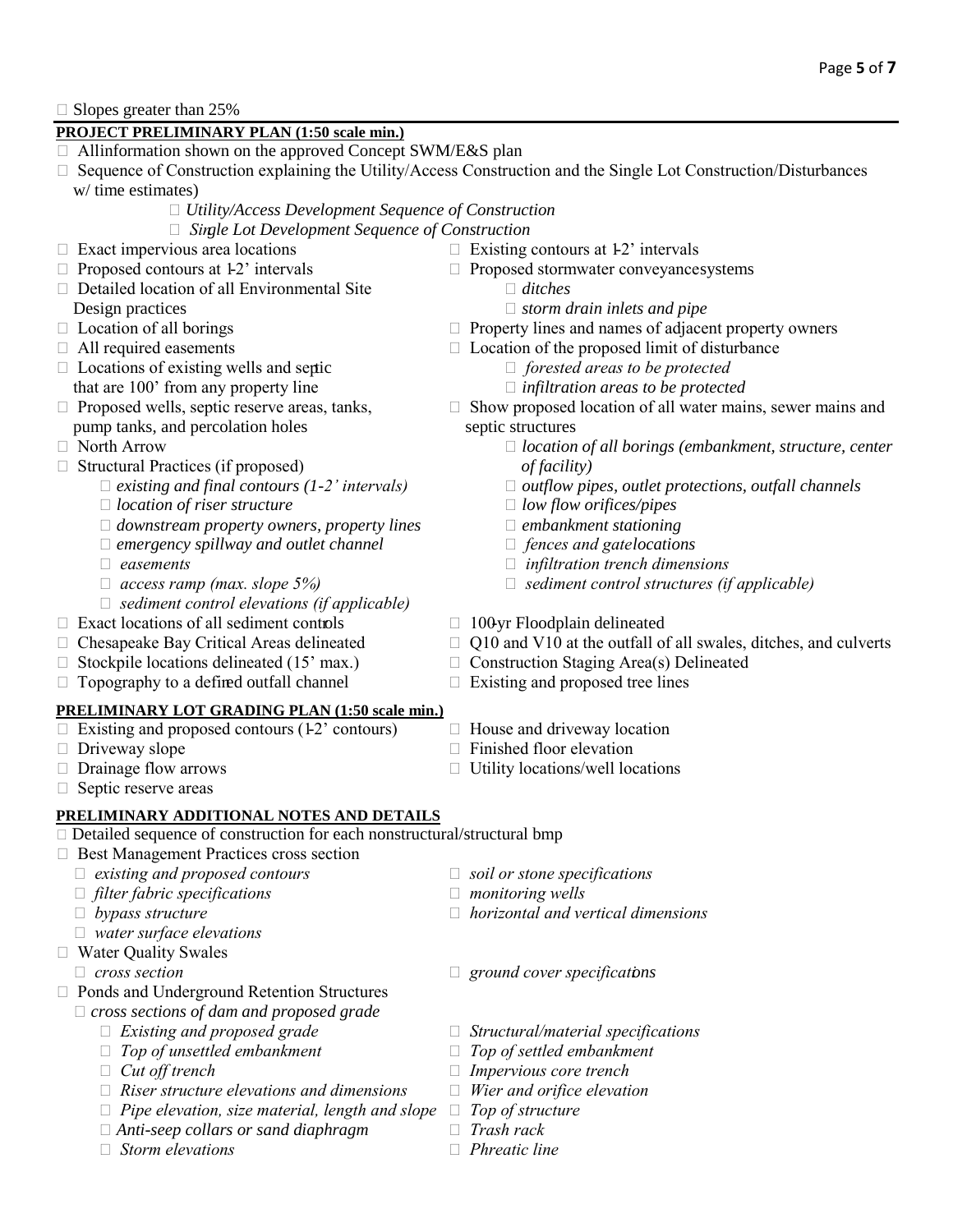- 
- $\Box$  Emergency spillway profile
	- -
	- *Location of emergency spillway Existing and proposed grade*
	- *Bottom of pond Core trench*
	-
- $\Box$  Profile along centerline of dam
- $\Box$  Sediment basin and trap criteria
	-
	-
	-
	- *Baffles designed of CDX plywood ¾" stone covering the dewatering device\**
- *Pipe bedding*
- *Emergency Spillway*
- $\Box$  Trash rack details  $\Box$  riser structures details and dimensions
	- *Q100 & V100 Cross section of emergency spillway*
	- *Slope Top of dam (settled and unsettled)*
		-
		-
	- *Stationing Barrel/weir location*
	- *Inflow Protection Outflow Protection*
	- *Baffle Locations\* Flowlines through the basin\**
	- *Baffle elevations provided All information contained on sheet C-10-8\**
		-

# **\*Information for sediment basin only**

- $\Box$  Boring logs  $\Box$  MD 378 construction specifications/construction
- $\Box$  MD 378 Statement of determination  $\Box$  Stormwater management data table/basin summary chart
- Erosion and Sediment control Notes and Details
	- □ *Vegetative Stabilization Methods and Materials Notes (AJ w/fig 4 & 5)*
	- *Permanent and Temporary Seeding Summaries w/2 mixes for each*
	- *Standard Sediment control Notes (25 standard notes)*
	- *Details and specifications for each sediment control measure utilized*

# **PRELIMINARY STORMWATER MANAGEMENT/E&S COMPUTATIONS**

- □ Table of Contents
- $\Box$  A narrative that supports the site development design, describes how environmental site design will be used to meet the minimum control requirements to the maximum extent practicable and justifies any proposed structural stormwater management measures. The narrative must incorporate a list of all comments, pertaining to ESD, received from all of the reviewing agencies/departments and how each comment was addressed.
- $\Box$  Stormwater management volume computations to confirm the selection of the environmental site design and structural practices
- $\Box$  Geotechnical investigation including soils map, borings, site specific recommendations, and any additional information necessary to justify the proposed design
- $\Box$  Ground water recharge, waterquality and channel protection volume calculations
- $\Box$  Basin Computation/Underground Facilities
	-
	- *Elevation, discharge, and storage table Routing for 1, 2, 10 and 100 year storms*
	-
	-
	-
	- *MD-14 summary sheet for ponds and basins Unified sizing criteria chart*
- $\Box$  Sediment Trap Computations

# **Minimum Plan Requirements (Final Plan)**

# **Final SWM/E&S Title Sheet (F-ESD-1)**

# **FINAL PLAN INFORMATION**

 $\Box$  All information required by the Preliminary SWM/E&S Plan

# **FINAL PLAN SIGNATURE/CERTIFICATION BLOCKS**

- $\Box$  CSCD and Final signature blocks (each a min. size of 2" x 3")
- □ Engineer Final Design Certification
- $\Box$  DPW Approval signature block
- $\Box$  Health Department signature blocks
- *Orifice and weir computations Stage/storage curve and table*
	-
- *Outlet protection computations Stability and seepage computations for weir structure*
- *Height of embankment computations Anti-seep collar/sand diaphragm computations*
- *Dam safety routing Notice of construction completion form*
	-